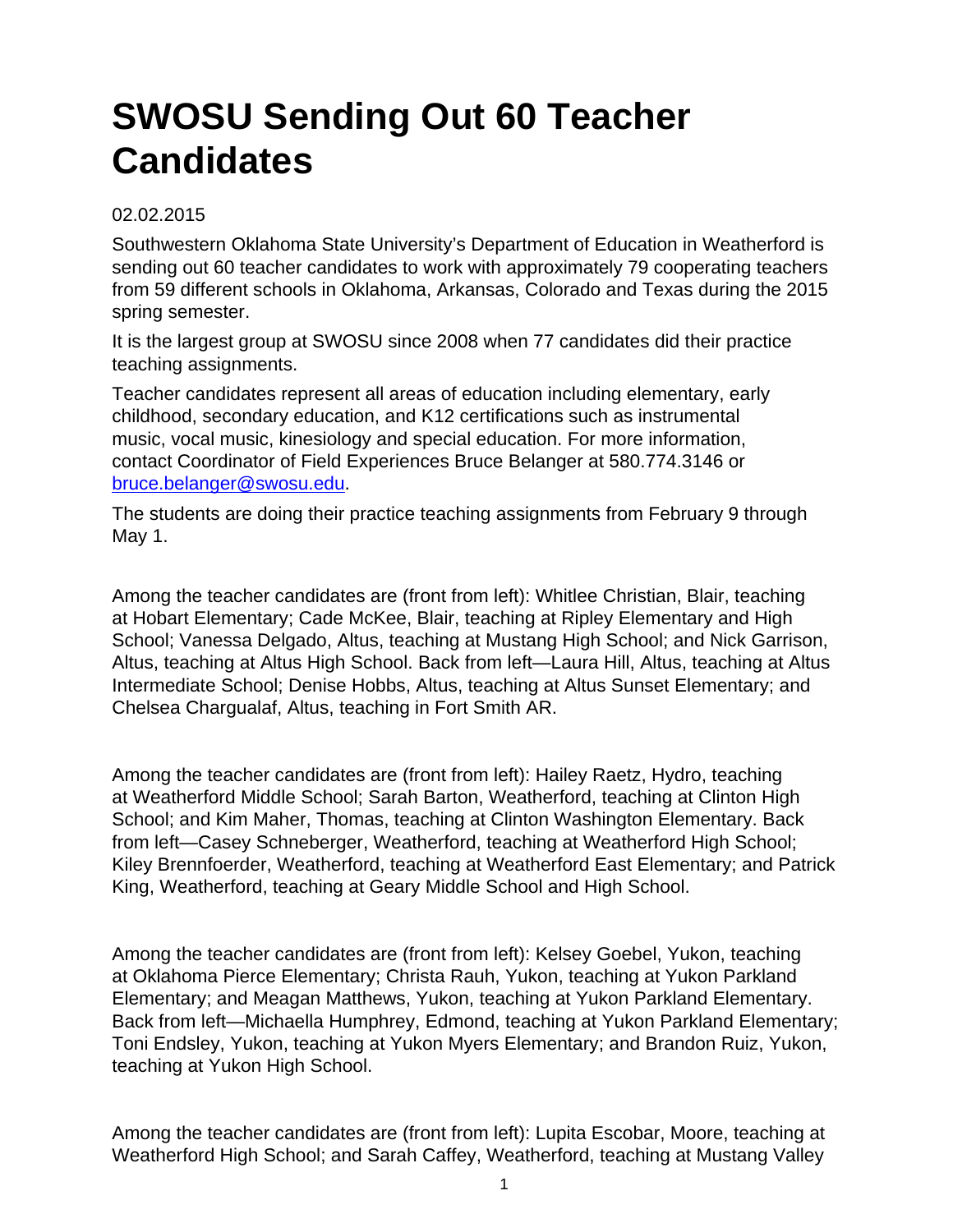Elementary. Back from left—John Foley, Tuttle, teaching at Weatherford Middle School; and Clayton Myers, Mustang, teaching at Weatherford West Elementary.

Among the teacher candidates are (front from left): Rebekah Rauh, Duncan, teaching at Weatherford Burcham Elementary; and Shelby Sanders, Marlow, teaching at Duncan Middle and High School. Back from left—Adam Potter, Walters, teaching at Hydro-Eakly Elementary and High School; and Ben Justus, Comanche, teaching at Burns Flat Will Rogers Elementary and High School.

Among the teacher candidates are (front from left): Cassie Brown, Elk City, teaching at Clinton Middle School; and Emily Hartley, Cheyenne, teaching at Reydon High School. Back from left—Lori Webb, Sayre, teaching at Cheyenne High School; and Megan Malloy, Elk City, teaching at Clinton Middle School.

Among the teacher candidates are (from left): Stephanie Hughes, Arapaho, teaching at Weatherford Middle School; Bailey Anders, Clinton, teaching at Clinton Washington Elementary; and Taylor Hines, Cordell, teaching at Burns Flat Will Rogers Elementary.

Among the teacher candidates are (from left): Ada Thurston, Carnegie, teaching at Weatherford West Elementary; and Heather Bailey, Fort Cobb, teaching at Ft Cobb High School.

Among the teacher candidates are (from left): Tiffany Piper, Enid, teaching at Elk City Grandview Elementary and Middle School; and Samantha Canon, Enid, teaching at Bartlesville Middle School and High School.

Among the teacher candidates are (from left): Karlea Brooks, Guymon, teaching at Western Oklahoma Christian School-Weatherford Campus; and Sabrina Rivera, Guymon, teaching at Weatherford Burcham Elementary.

Among the teacher candidates are (front from left): Matt Kennedy, Geary, teaching at Geary Elementary and High School; and Kayla Biggs, Hitchcock, teaching at Canton Middle School, High School and Elementary. Back—Dillon Jung, Kingfisher, teaching at Cordell High School.

Among the teacher candidates are (from left): Erica Cowan, Mangum, teaching at Duke Elementary; and Chelsea Richardson, Mangum, teaching at Mangum Edison Elementary.